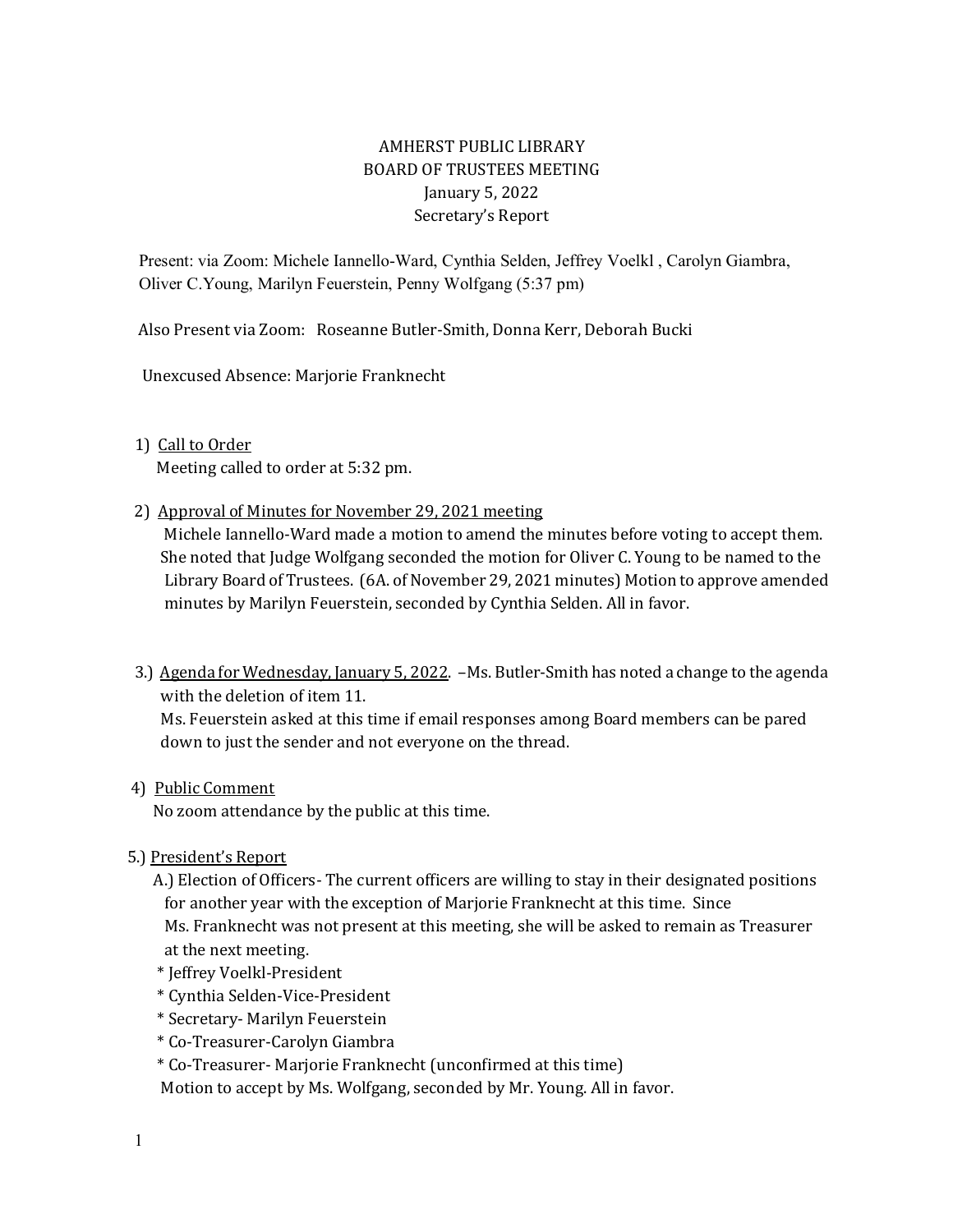#### B.) 2022 Amherst Library Board meeting dates

- All meetings will start at 5:30 pm.
- \* February 16 @ Audubon Library
- \* March 23 @ Clearfield Library
- \* April 20 @ Audubon Library
- \* May 25 @ Eggertsville Library
- \* June 22 @ Audubon Library
- \* August 3 @ Audubon Library
- \* September 8 @ Williamsville Library
- \* October 19 @ Audubon Library
- \* December 7 @ Clearfield Library

### 6.) Trustees Report

 A.C.T. meeting on Saturday, January 8 at 9am by ZOOM. Mr. Young will join in by Zoom. Hiring a System Director will be the focus of the meeting.

### 7.) Town of Amherst Council Member Report

 Deborah Bucki noted that she requested the addition of the Library Board meeting dates to be added to the Town of Amherst website. Also a reminder to all Trustees that financial disclosures will need to be filed soon. Watch for paperwork in your mail.

 Ms. Bucki also asked Mr. Young to visit the Town Clerk's office soon to sign the oath book. Also Ms. Bucki will again be our Library Liaison for another year.

### 8.) Finances

A.) 2021 Budget

 i.) County bills – Check #s 1852-1872- Motion to approve by Michele Iannello-Ward, seconded by Cynthia Selden. All approve.

 ii.) Williamsville bills – Check # 1250-Motion to approve by Michele Iannello-Ward, seconded by Cynthia Selden. All approve.

 iii.) Other bills – Check #s 2635-2644 -Motion to approve by Michele Iannello-Ward, seconded by Cynthia Selden. All approve.

### B.) Town of Amherst Budget

 The Town Budget approved for the 4 library buildings is approved for \$40,000.00 for 2022.

- C.) Banking Balances- Will have an update for trustees at next library board meeting.
- D.) 2022 Budget- Nothing to report at this time.